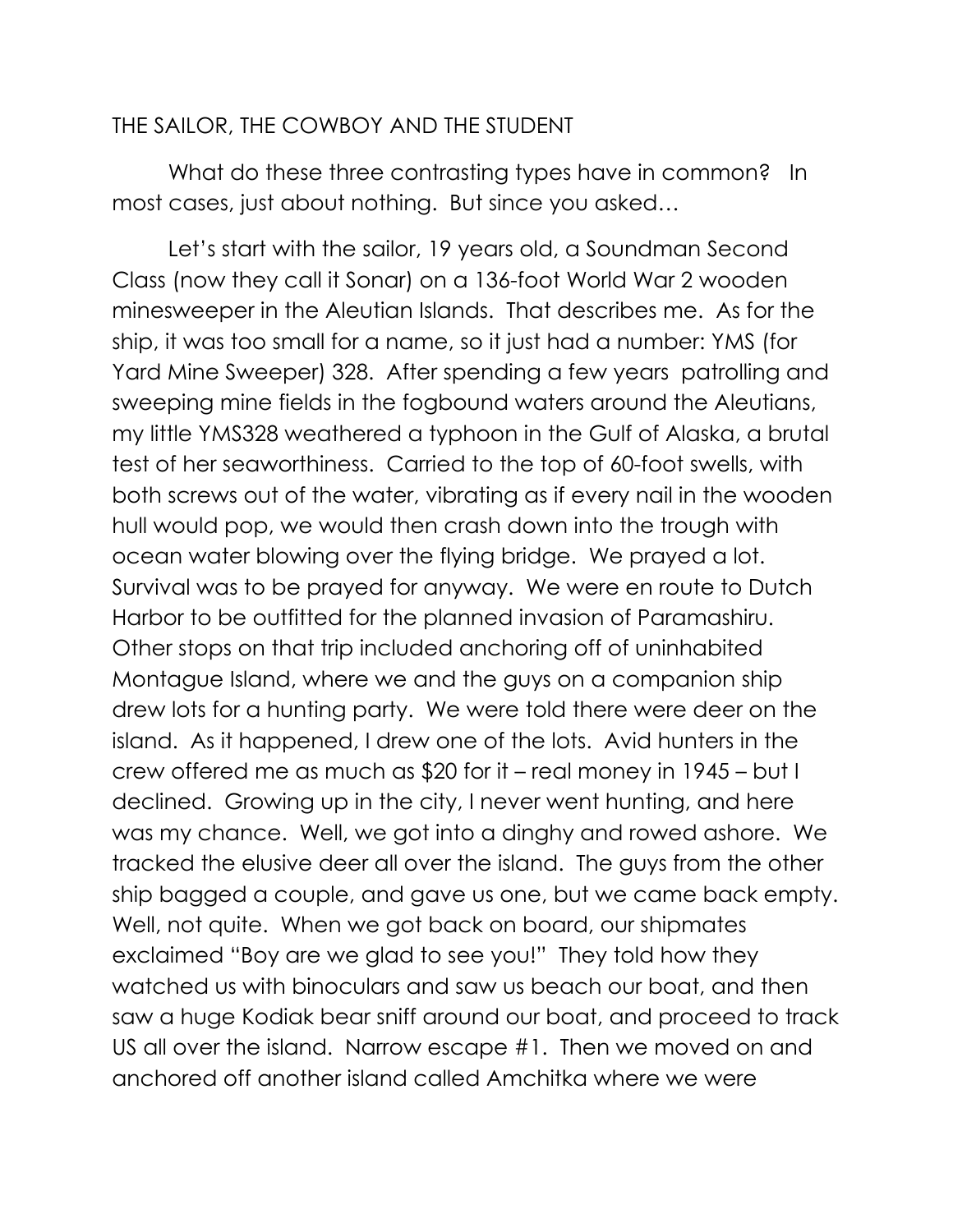scheduled to draw small stores. Around noon some of us were lined up outside a Quonset hut waiting for it to open after lunch so we could draw shoes. Suddenly every bell, every whistle, every Klaxon horn on every ship in the harbor sounded off. Nobody had to tell us why. We grabbed each other and jumped for joy. The war was over! That was August 14<sup>th</sup>, 1945. According to Navy policy, small minesweepers like ours were the first to go in on an invasion, to prepare the way for the landing craft. Statistics we heard figured the average life of a YMS at 80 mines. After you cut that many, by the law of averages you would probably hit one, and then it was Goodbye Charley. When the atom bomb ended WWII my ship had cut 78 mines. That was narrow escape #2, thanks to a great decision by Harry Truman. Of course, after that, the invasion was cancelled, and we sailed south through the glorious Inside Passage. Along the way we enjoyed what we were missing all those months in the Aleutians – fresh milk and vegetables. Female company too. The standard gag in the Aleutians was "A woman behind every tree." And of course, no trees. Now there were Indian girls in Juneau, and fishermen's wives in Petersburg, etc. Plenty of drinks too. But someone had to watch the lines where the ship was tied up at the dock. Those 30-foot tides made it necessary to slack the lines regularly, otherwise you could find your vessel totally out of the water, hanging off the dock. Alaska was still a territory then, and very much a frontier. We sensed the adventure and the easy-going courage of its citizens and we enjoyed our trip back to the states. Arriving in Bremerton, Washington, I got to go home, with 30 days Delayed Orders to report to the Naval Recruiting Office in Cincinnati. That was the last I saw of YMS 328.

 Now comes the cowboy. Not just any cowboy, either. The all time champion cowboy hero of the movies. His real name Marion Morrison is long forgotten, because everyone knows him as John Wayne. When I worked in the studios, every stunt man dreamed of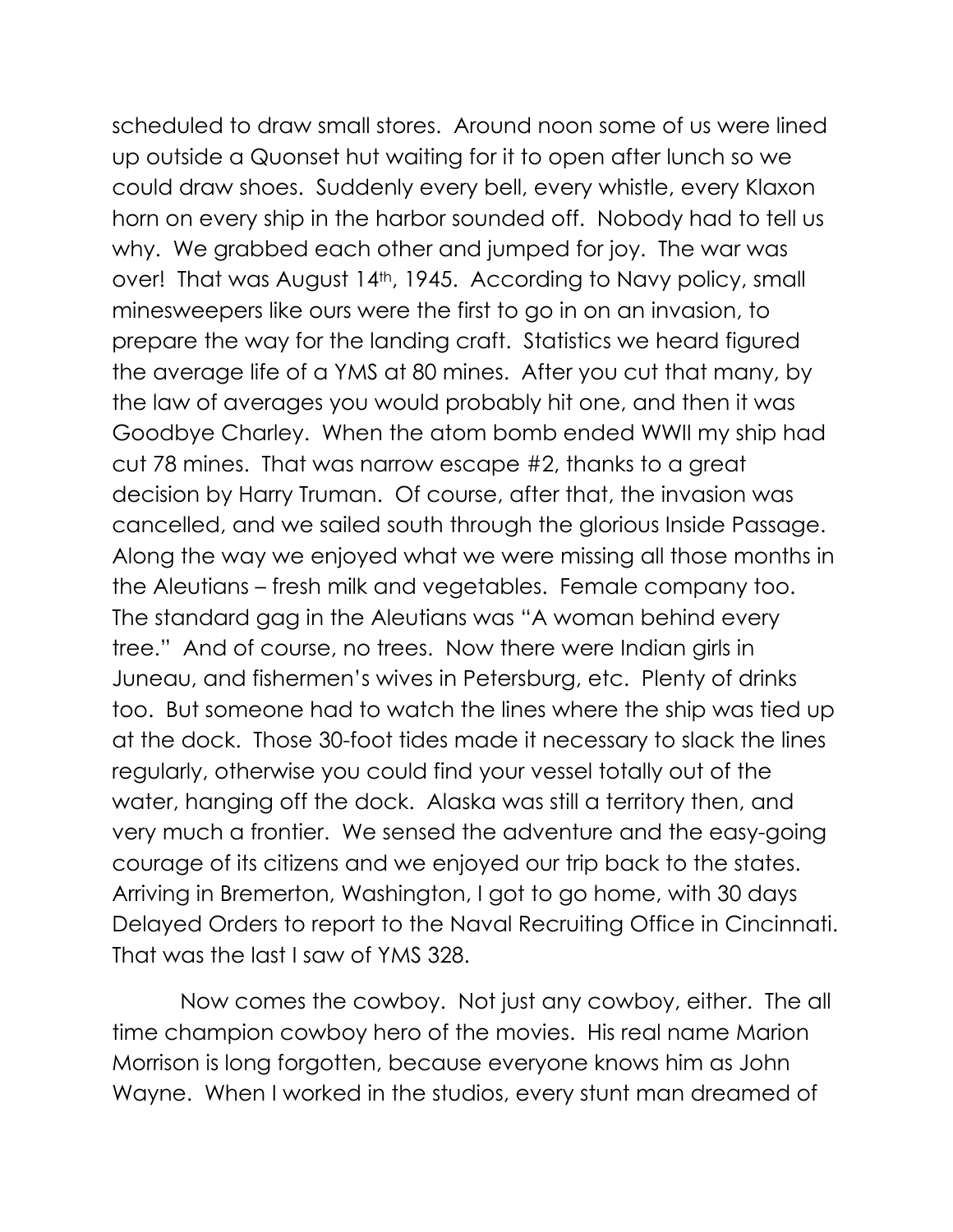becoming the kind of action star that "Duke" Wayne was, since he too started his film career as a stunt man, and before that a prop man. No, John Wayne never was a sailor. In fact the Naval Academy rejected him in 1925. The closest he came to the armed forces was starring in "Sands of Iwo Jima." His movie career started when John Ford cast the young prop man in a bit part. Then came those Western classics – from "Stagecoach" to "True Grit" – and the familiar slow monotone expressing firm Americanism: "I won't ask 'em to play my favorite song because everyone would have to stand up." It was 1962 when the super cowboy fulfilled his boyhood love of the sea by buying a yacht from a friend of his, a Seattle lumber tycoon, for \$110,000. It was a converted 1942 Navy minesweeper that had once weathered that Alaskan typhoon – my old ship. Wayne spent a good deal of money refitting it, raising the overheads (ceilings to you landlubbers) to accommodate his 6'4" and adding luxury features like a wood-burning fireplace and a wet bar. His biographer notes that he named his yacht The Wild Goose and sailed her to Europe to make a picture, that he spent as much time on board as he could in his later years, fighting cancer but taking comfort in ocean leisure, and shortly before his death he sold the yacht to a female attorney for \$750,000.

 Now for the student. A junior in high school when he enters our story, he is my grandson Jeremy. We live some 3000 miles apart, but we keep in touch. One day his mother was in our house on a visit and asked me for some help with a school assignment Jeremy had: interviewing a World War II veteran. I gave her a chapter I wrote once about my Navy years, and she took it home with her. Jeremy completed his assignment, and I thought no more about it until I got a phone call from him. "Zaide," he said, "do you know what happened to your ship after the war?" I had to admit that I never tried to find out. Then he told me about the Wild Goose. He discovered that the old minesweeper-turned-yacht now functions as